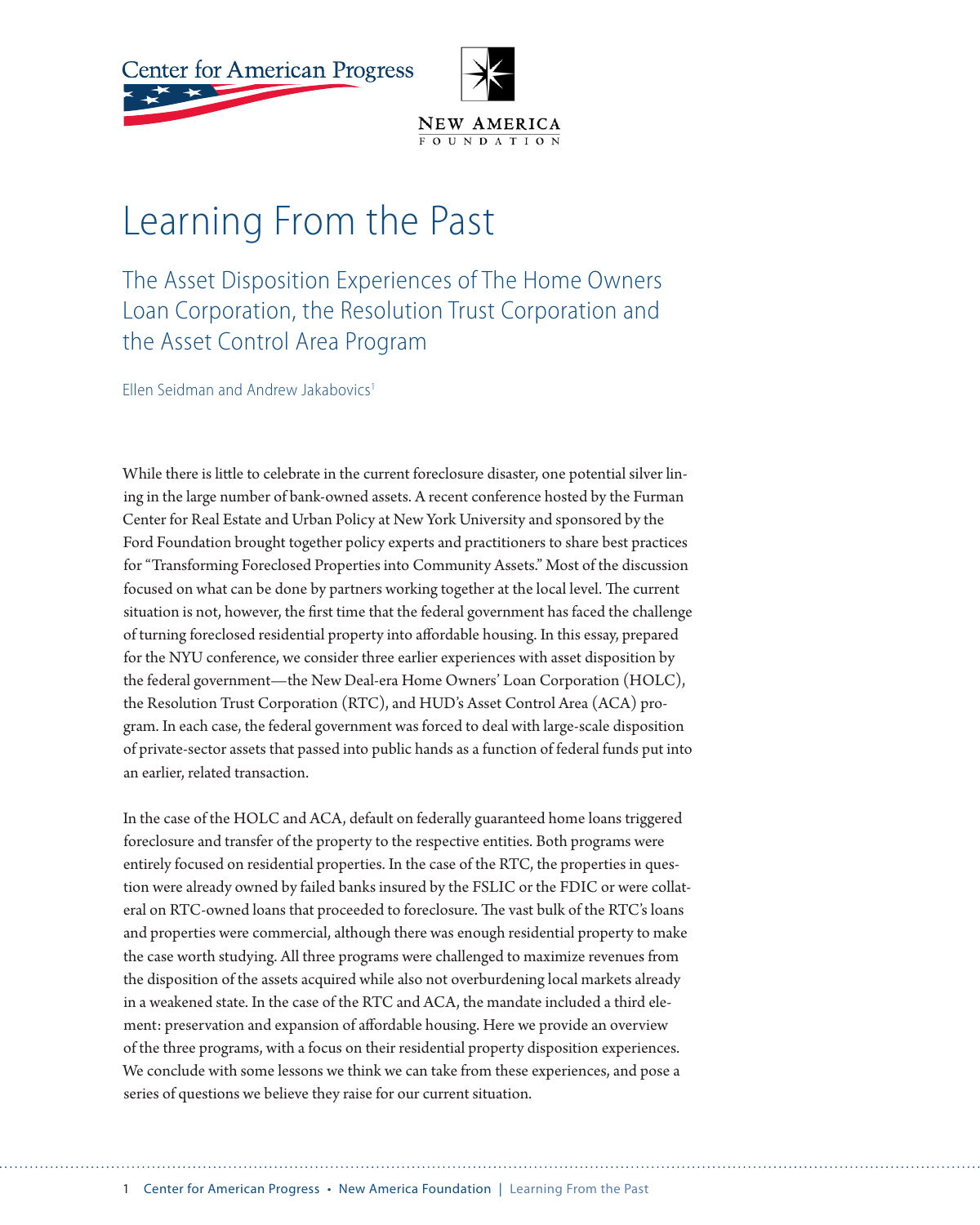The Home Owners' Loan Corporation was established in 1933 and issued new loans through 1936.<sup>2</sup> Homeowners would apply to the HOLC to refinance their existing loans through one of 458 local offices around the country.<sup>3</sup> At its peak in 1934 the HOLC employed approximately 20,000 people, in addition to contractors paid on a fee basis.<sup>4</sup>

When a borrower applied to the HOLC, the Corporation would appraise the property and offer the borrower a new loan based on the property's current value. In exchange for the lien on the property, the HOLC would offer the mortgagee a corporate bond backed by an explicit government guarantee.<sup>5</sup> The homeowner was given a 15-year fully amortizing loan.<sup>6</sup> To put the scale of the program in perspective, one out of every five qualifying owner-occupied properties on which a mortgage was outstanding in 1934 was refinanced through the HOLC. Approximately one million loans were issued, with a total principal balance of \$3.1 billion, or an average of slightly more than \$3,000 per property.<sup>7</sup>

As critics of the HOLC have always been quick to point out, roughly 20 percent of the borrowers redefaulted to the point of losing their homes to foreclosure.<sup>8</sup> The HOLC disposed of 198,000 foreclosed properties, although the process was spread throughout the corporation's existence. The maximum number of properties managed was roughly 103,000, from early 1938 through early 1939, after which numbers declined steadily, with only 6,000 properties owned by 1944.9

Many of the properties acquired by the HOLC through foreclosure required significant investment to make them saleable, above and beyond any tax liens that needed to be paid. This was due to a combination of aged stock and neglect by the homeowners foreclosed upon. Properties were often rehabilitated to bring them in line with comparable local property quality.<sup>10</sup> Nationally, expenditures on rehabilitation averaged 11% of the original loan amount or about 12% of the net sales proceeds. All together, for the 198,000 properties acquired by the HOLC, rehabilitation costs came to \$89 million, or \$451 per property.11 HOLC's property management division relied on a combination of its own employees and contractors to fulfill a range of tasks.<sup>12</sup>

HOLC engaged in a surprising amount of due diligence in advance of acquiring properties. When the various loss mitigation strategies employed by the Corporation seemed to fail, setting a property on the path to foreclosure, HOLC would reappraise the property using the three appraisal methods it used before originating the HOLC loan. The three methods were market comparables, replacement cost less depreciation, and capitalized rent stream.<sup>13</sup> For the purposes of determining what to do with property acquired in foreclosure, emphasis was placed on the rental valuation—a critically important concept when, like today, accurate sale comparables are hard to come by. In many cases, HOLC worked with the borrower to try to sell the property before foreclosing. The fact that the property ultimately proceeded to foreclosure was an indication of continued weakness in the forsale market, suggesting that renting the property would maximize value to the corporation.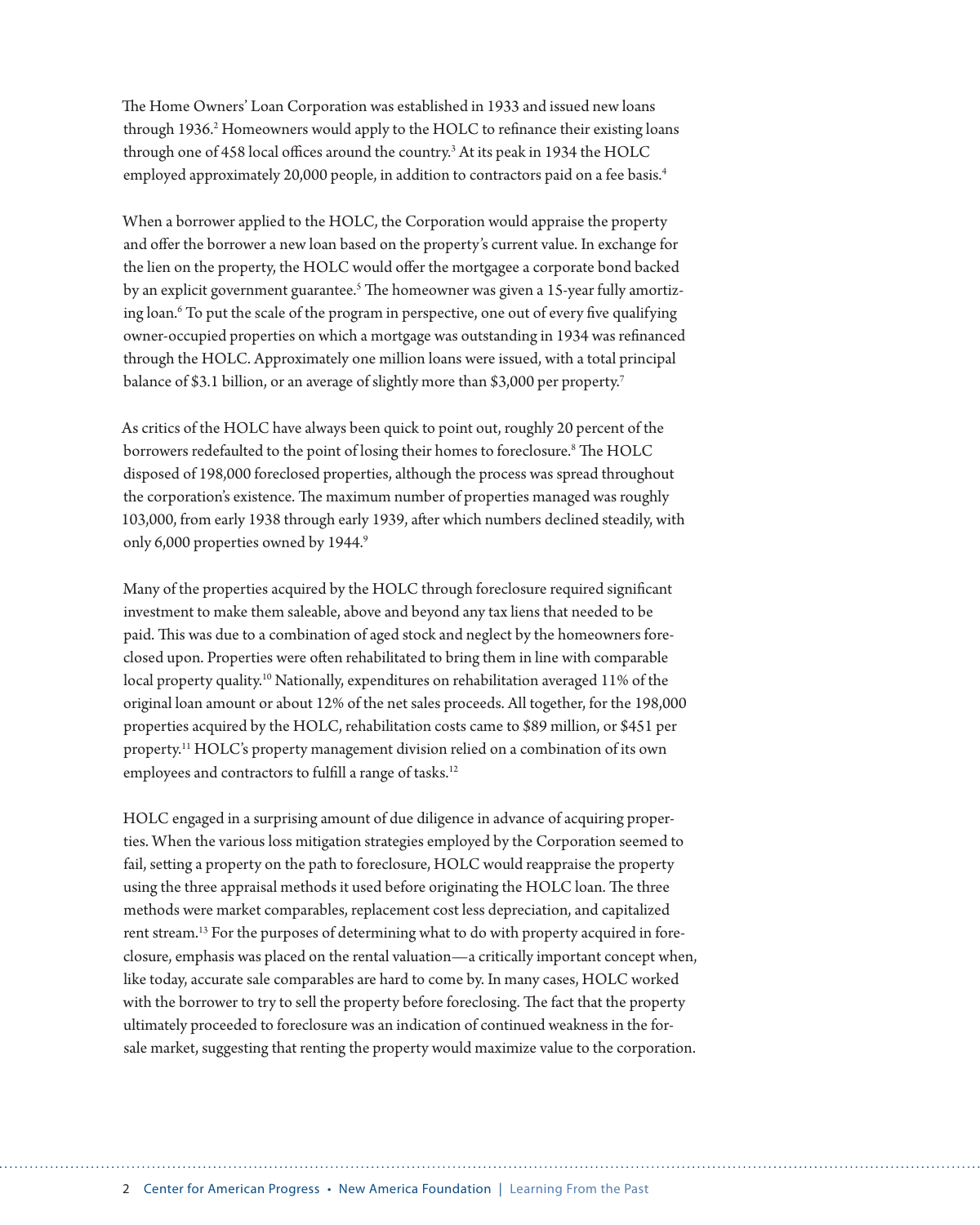HOLC properties were rented out on a month to month basis (which may have lowered the rents asked) by contract brokers, who were also responsible for property management. The brokers were allowed to make necessary repairs up to \$25 without approval and spend up to \$100 on an emergency basis, such as for a stove or heating.<sup>14</sup> HOLC representatives would check properties annually to assess conditions. Maintenance costs on rented units totaled \$26.8 million over the life of the corporation and equaled 19.3% of the gross rental income.<sup>15</sup> As markets improved, rental properties were offered up for sale. When a determination was made to sell a HOLC-owned property, either directly after acquisition or after a period of renting, local brokers (often the same ones who managed properties) under commission-based contracts, listed and sold the properties. Advertising costs were paid by the brokers.<sup>16</sup>

Prices were set based on appraisals that indicated estimated sales prices based on varying levels of rehabilitation. The decision to rehabilitate for-sale properties was based on the anticipated return on that investment. The minimum value HOLC would accept for a property was kept secret when the property was put up for sale. There was also HOLC oversight in setting the floor: any property offered for less than \$1000 but that was profitable to the HOLC or properties over \$1000 where the price reflected less than a 35% loss were approved by HOLC's regional property committee; losses greater than 35% needed to be approved by a Home Office Property Committee.<sup>17</sup> The actual offering price was often far higher than the reserve, but it rarely exceeded HOLC's costs.

HOLC was often forced to finance its own sales, both because as a government entity it could obtain better rates and because other lenders were unwilling to take on the risk. HOLC required a down payment that averaged 12.2% nationally (New York and New Jersey down payments were higher), and a year's taxes and insurance in escrow, but the down payment would vary with creditworthiness and local standards. The down payment was designed to cover, at a minimum, HOLC's anticipated costs should the new owner  $\det$ ault on the loan  $^{18}$ 

From this summary, we think four HOLC innovations and practices stand out, as well as a few important lessons. First, the 15-year fully amortizing loan was a major breakthrough in mortgage finance. Second, the corporation was rigorous in its appraisal practices, both when initially making a loan and when putting a foreclosed property up for sale. In part this was a matter of risk management, but it was also an attempt not to add to a downward market spiral. Third, the agency had a very clear understanding both that it was a temporary entity and that real estate markets are highly localized. This led to the heavy reliance on a network of contract brokers and others. Fourth, when faced with the choice of continuing to hold on to a property for which it had a credit-worthy buyer or financing the buyer itself, it chose to self-finance.

As to lessons, we think a clear one is that when a government agency is tasked with the job of cleaning up after a major financial disaster, success is mitigating and spreading out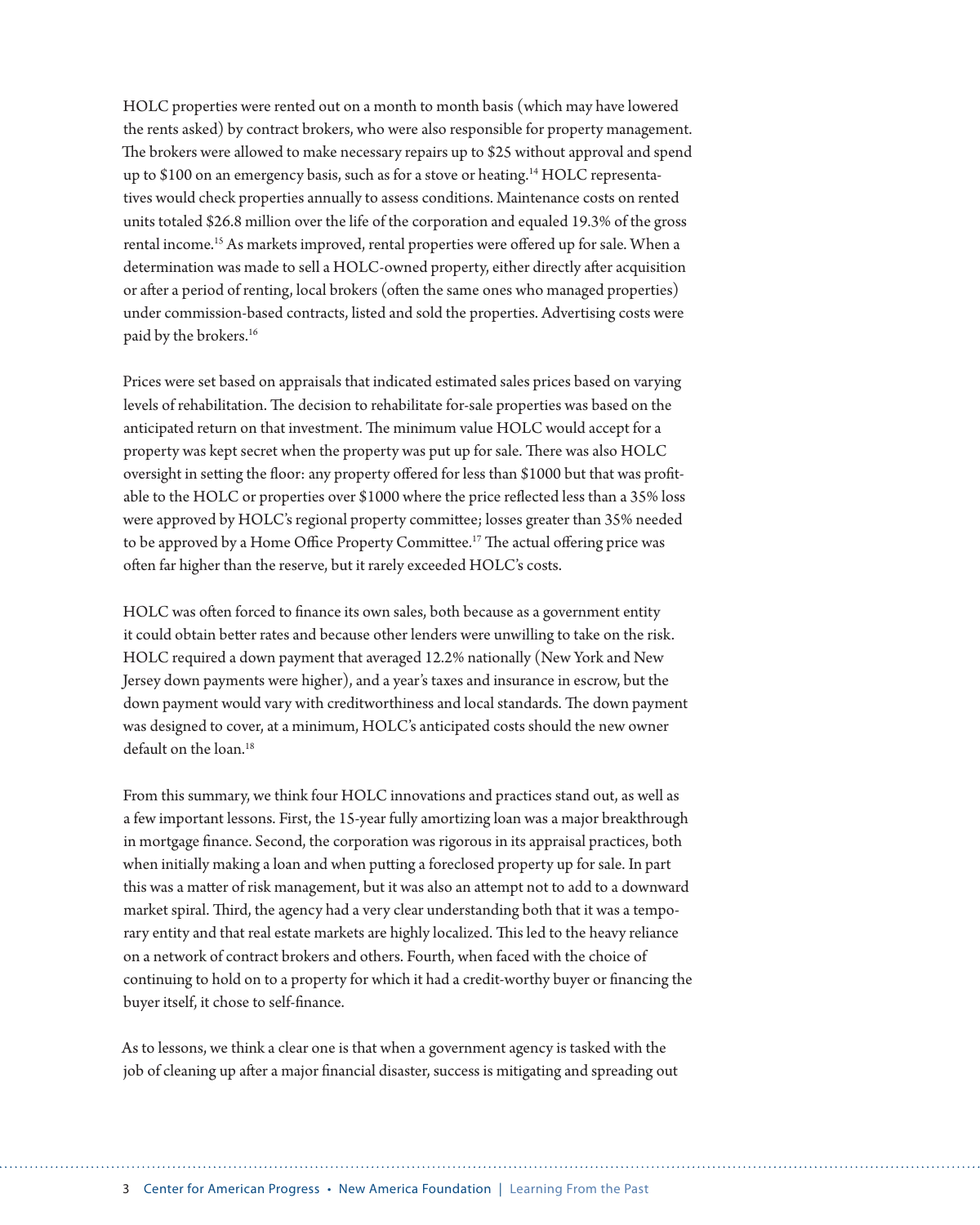over time the effects of the problem. The HOLC's 20% default rate in a rising market, may look troubling today, but the question is "compared to what?" It almost certainly reduced the suffering of both homeowners and markets at a very troubled time. Moreover, best estimates are that profits from the HOLC's lending operations were slightly larger than losses on foreclosures.

Turning now to the RTC, the Resolution Trust Corporation came into existence with the passage of FIRREA in August 1989, which transferred conservatorship of just over 250 failed thrifts from the FSLIC to the RTC. By the end of 1990, the RTC had taken over 531 thrifts with \$278 billion in assets.<sup>19</sup> This represented slightly more than two-thirds of the assets ultimately under the RTC's responsibility. The volume of new assets dropped to \$79 billion in 1991 and dropped again to \$44 billion in 1992, the last year with any significant inflows to the RTC.<sup>20</sup> Nearly half (48 percent) of the RTC's assets were commercial and residential mortgages, with the other half a combination of REO (properties foreclosed upon by failed banks as well as bank real estate such as branch locations), other loans, securities, and other assets, including subsidiary corporations.<sup>21</sup>

In contrast to HOLC, whose primary task was to refinance mortgages, with asset disposition a consequence of the inevitable failure of some of that financing, the RTC was about asset disposition from the start. Moreover, only about \$3 billion of the \$402 billion of assets that passed through the RTC consisted of residential real estate.<sup>22</sup> The RTC's enabling legislation emphasized maximizing returns and minimizing losses, minimizing the impact on local real estate, and maximizing affordable housing preservation. As should be obvious, at least two of these goals are inherently in conflict. While the RTC was initially expected to take many years to dispose of all its assets, the organization staffed heavily with recruits from the bank regulatory agencies and under constant funding pressures—determined that maximizing returns meant moving quickly to reduce the properties' drag on the market, especially in Texas. The RTC received its final funding from Congress in 1993 and closed up shop in 1995.

The RTC disposed of assets through a variety of channels—direct sales, auctions, securitization, and a small number of joint ventures with private firms. The corporation relied heavily on private firms to evaluate, package, and sell assets, which was both a matter of direction from Congress and a matter of necessity. Servicing of performing loans was contracted out to conventional mortgage servicers until disposition, while nonperforming loans, REO and other assets were offered to contractors to process for disposition.

From 1991 to 1993, 91 contractors won 199 contracts for the RTC's Standard Asset Management and Disposition Agreements (SAMDAs) to handle assets of \$48.5 billion, a small fraction of which was residential real estate.<sup>23</sup> The contracts were for three years, with two optional one-year extensions, depending on the number of outstanding assets. The SAMDAs set up management, disposition, and incentive fees, but did not cover overhead costs. Firms bidding for SAMDA contracts would offer bids on their management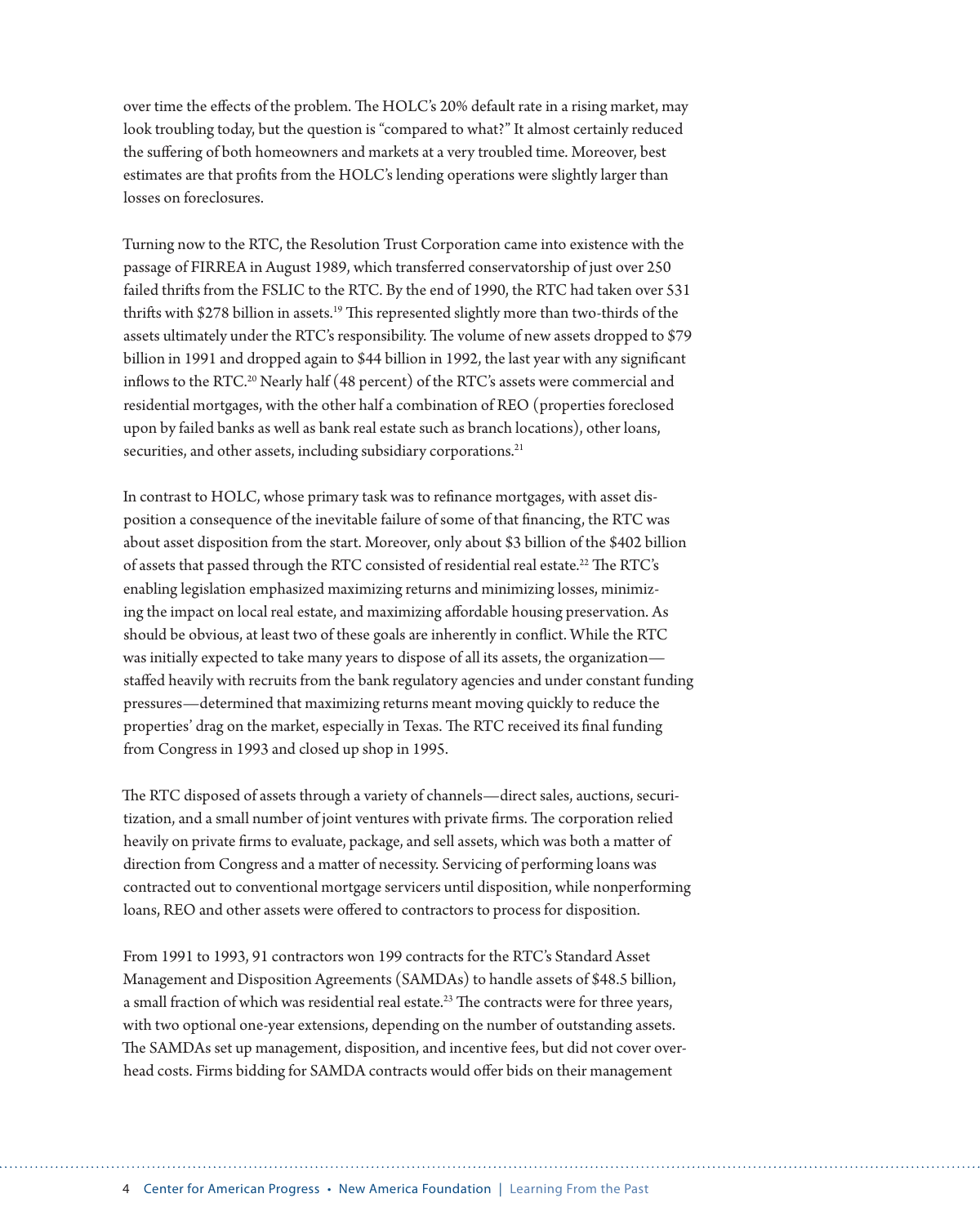and disposition fees; the incentive fee structure was fixed by the RTC for all contracts and paid a 20 percent bonus on the disposition fee for assets sold in the first year of the contract and 10 percent in the second year. The SAMDAs further required engaging other private sector firms and employees by mandating subcontracts for appraisals, REO brokerage, property management, and the like. In total, 12 services required subcontractors under SAMDA. A change to the program in January 1992 dropped disposition from contracts, as the RTC moved towards a national, multi-asset disposition model that improved net recovery and shortened holding times over individual asset sales.<sup>24</sup>

The SAMDA program's record was somewhat mixed, relative to similar contract programs run through the FDIC. Real estate expense ratios were higher under the SAMDA program, but the asset quality in the SAMDA program was worse, which accounts for some of the discrepancy. All together, the \$48 billion in book value of assets disposed of through SAMDAs returned net collections of \$19 billion, for a recovery rate of 41 percent. The overall expense-to-collection ratio was 19 percent. Real estate sales accounted for 40 percent of the book value reductions but 70 percent of the disposition fees.<sup>25</sup>

In addition to disposing of real estate through SAMDA, the RTC used a direct sale approach, and later shifted to auctions as the volume of properties became too great to handle directly. To address concerns about flooding local markets with large numbers of distressed properties for sale, the RTC was under a mandate not to sell properties for less than 95 percent of value in direct sales or under the SAMDA contracts. Under the auction program rules established in March 1991, an absolute floor of 70 percent of value was set. In practice, the actual floor varied with each auction.<sup>26</sup>

Residential real estate, a combination of single-family homes and multifamily buildings, was funneled through the RTC's Affordable Housing Disposition Program (AHDP). Over all, the RTC sold 91,000 units of multifamily housing and another 28,000 single-family homes through the AHDP. Another 25,000 multifamily and 14,000 single family units were sold outside the AHDP.<sup>27</sup> As noted, residential real estate represented about one half of one percent of the \$402 billion in book value of assets that passed through the RTC. Seventy percent of the multifamily properties were in the South and West, and nearly 30% of the single family properties were in Texas.<sup>28</sup>

Multifamily properties were initially sold through a clearinghouse process with sale to the highest bidder. Multifamily property sold through the AHDP had use restrictions for 40 years, during which 35 percent of the units needed to be rented to households below 80 percent of area median income. In addition, 20 percent of the units were to be rented to households below 50 percent of AMI.<sup>29</sup> Single family houses were also deed restricted, but eligibility extended up to 115 percent of AMI. At closing, buyers were obligated to sign certificates of intent to occupy the property and to certify income eligibility. There was also a 1-year recapture provision that allowed the RTC to take 75 percent of the profits of a sale that took place within a year of closing. Single family properties could be sold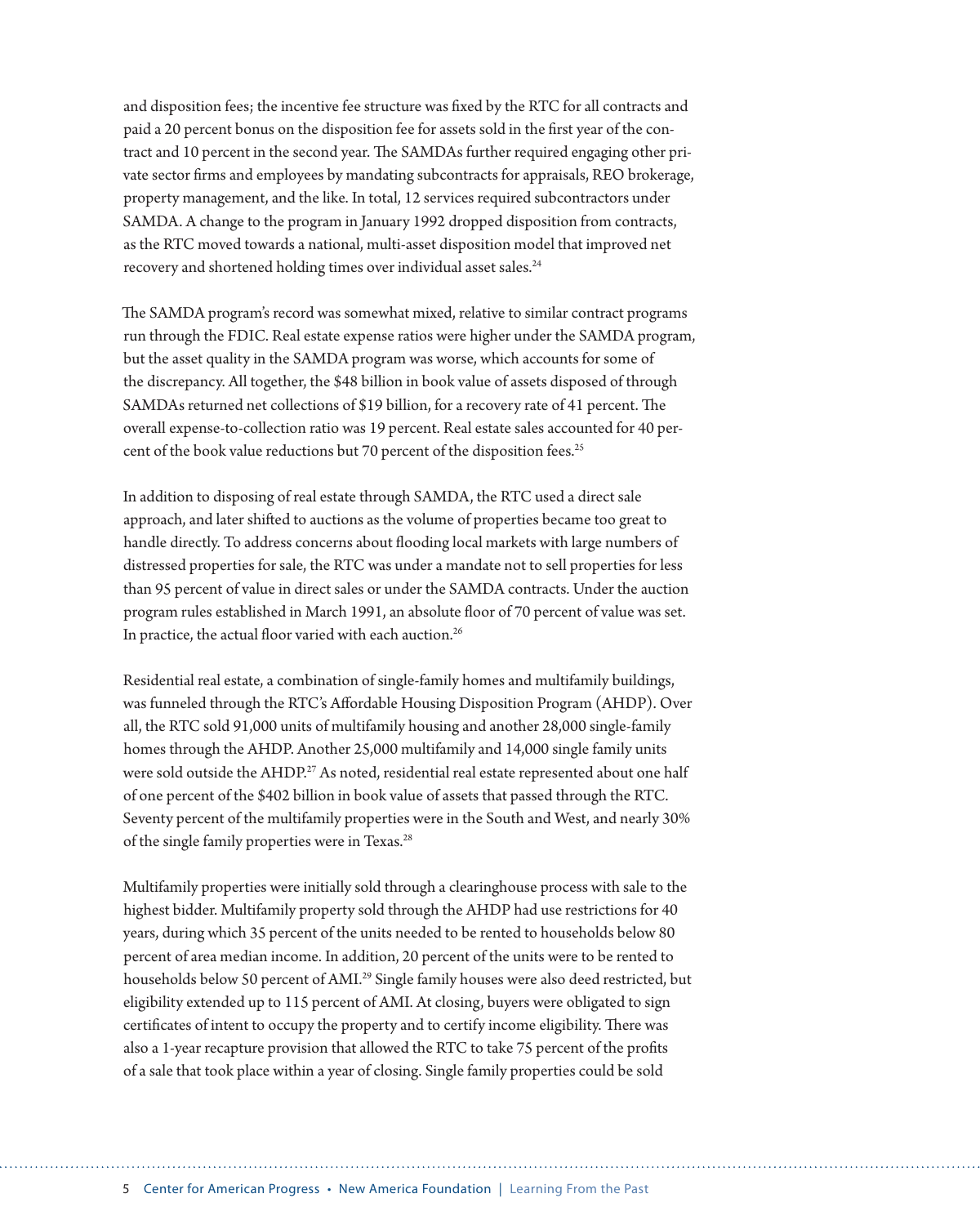directly to income-qualified households or to local housing nonprofits who were obligated to rehabilitate the properties and rent them or sell them to households meeting the eligibility requirements.<sup>30</sup>

The RTC engaged in several activities to speed the disposition of its assets under the AHDP and improve the outcomes for buyers. First, the RTC engaged local nonprofits to provide pre-purchase counseling to prospective buyers as well as post-purchase seminars on owner responsibilities like maintenance, mortgage payments, and insurance. Nonprofits also provided technical assistance to public housing authorities seeking to purchase the RTC's multifamily buildings. Second, the RTC established a seller financing program for both single and multifamily properties, in recognition of the difficulty many potential purchasers had in finding suitable financing, including through the FHA. RTC loans were offered for up to 97 percent of the value of single family homes, with the RTC also covering closing costs. Approximately 20 percent of single family sales involved RTC financing. In addition, the RTC would provide up to \$5,000 to repair single family homes in inventory, in recognition of the fact that low- and moderate-income buyers would likely be unable to afford repairs.<sup>31</sup>

In May 1992, the RTC changed how it sold multifamily properties, from sale to the highest bidder with use restrictions, to direct sales through a series of sales windows. Public agencies were given the first 30-day opportunity to buy a property. If the property was unsold after 30 days, nonprofits would be given a chance, and if it remained unsold after that time, the property would go into a clearinghouse for anyone to purchase within 90 days.<sup>32</sup> Buyers would have to commit to the affordable unit set asides described previously. Only after a property failed to sell through the clearinghouse would the RTC place it for sale outside the AHDP. Under FIRREA, Congress established a similar 90-day marketing period for single family houses for public agencies, nonprofits, and qualified buyers.<sup>33</sup>

The innovation for which the RTC is best remembered is the commercial mortgage backed security. But while residential real estate was a relatively minor part of the RTC's activities, the RTC was responsible for several important innovations in that area, especially with respect to protecting housing affordability. These include working through non-profits and local housing authorities, use restrictions, the tiered sale process, and systems to provide counseling to new homeowners. Like HOLC, the RTC provided some seller financing and assisted in upgrading many of its properties before or as part of their disposition.

The final asset disposition program we wish to discuss is HUD's Asset Control Area program, the only one of these programs still in existence. The ACA program was initially authorized in 1998 as a pilot program to dispose of 40,000 FHA-foreclosed properties while stabilizing communities and reducing opportunities for speculative buying, superficially fixing and flipping properties.<sup>34</sup> It has since become a permanent program.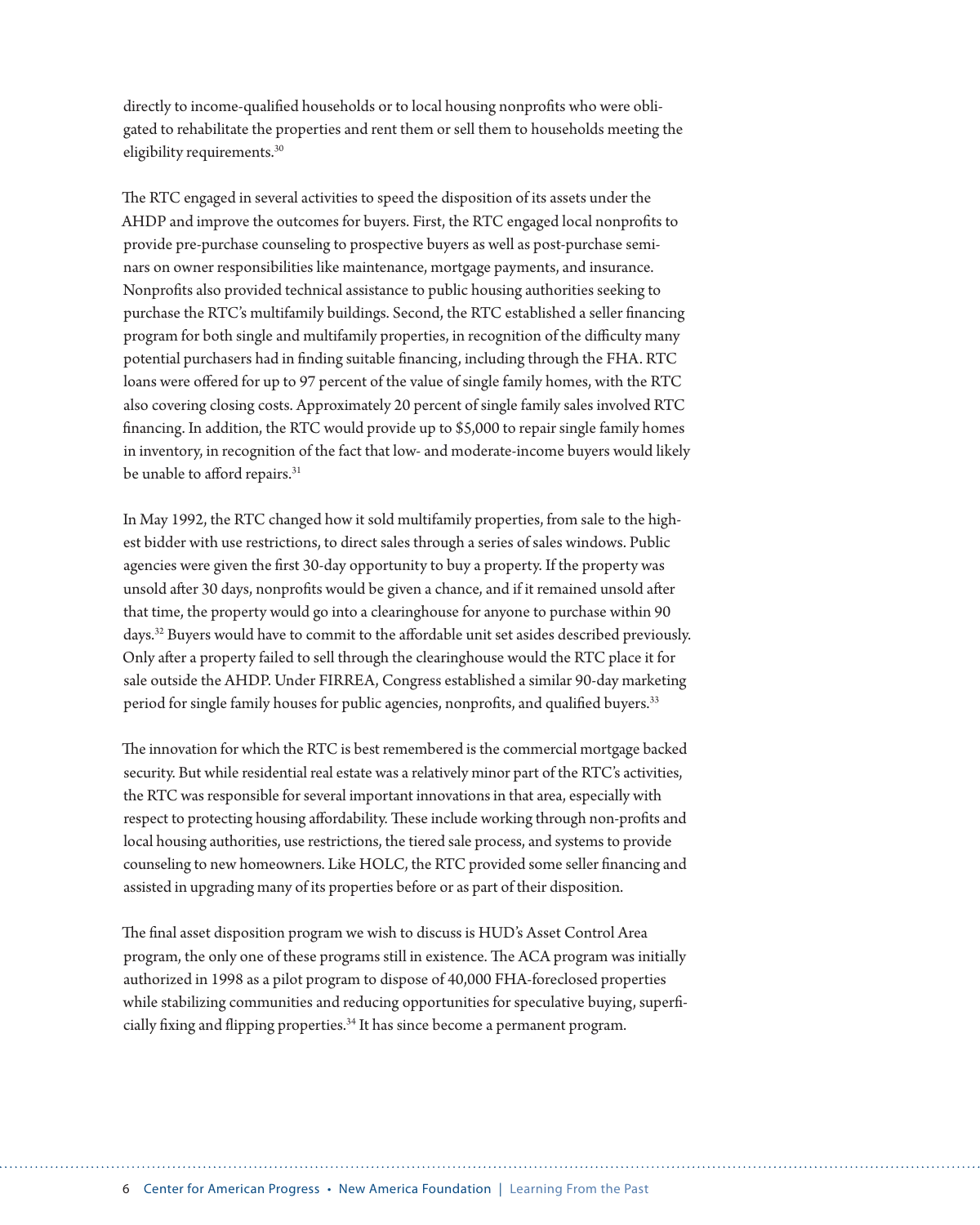Within each asset control area, housing intermediaries, originally acting on behalf of local governments, but now directly contracting with HUD for preferred bulk purchasing rights, agree to purchase FHA-owned properties, rehabilitate them, and resell them as affordable housing. The FHA sales price is determined by appraisal and discounted to account for necessary rehabilitation. Early ACA programs were in Chicago,<sup>35</sup> Cleveland, and Los Angeles, among other places.36

One of the central components of the ACA program is its narrow geographic focus. ACA program participants submit a plan to HUD that identifies specific census tracts for targeted investment, affordability requirements, counseling programs, marketing plans, sales projections, and quality control measures. Once a contract is reached with HUD, ACA participants are obligated to purchase all HUD-owned single-family homes within the designated area, up to an annual cap. For example, Enterprise's Dallas ACA program committed to buying 100 homes per year during its two-year contract. $37$ 

After receiving notice of HUD-owned properties in the area, the nonprofit has a short period of time in which to inspect the properties and itemize needed repairs. HUD then sells the properties to the nonprofit at a discount of at least 50 percent of as-is appraised value. Purchases are funded through credit facilities provided by local lenders, often with interest reserves funded by the city.<sup>38</sup>

Once the nonprofit acquires the properties, it begins rehabilitation. Rehabilitation includes lead and asbestos abatement, improving energy efficiency, and repairing major building systems to provide a minimum 10-year service period. Substantial rehabilitation can cost as much as \$150,000 per property, but it varies significantly by market. Enterprise reports that in Los Angeles, the average cost of acquisition and rehabilitation was \$235,000 per property.<sup>39</sup> The cost in Rochester was approximately one-third of that.<sup>40</sup> In Dallas, rehabilitation alone costs an average of \$25-\$30,000, but there is a significant range, with new properties needing as little as \$11,000 and older, wood frame properties with deteriorated foundations costing as much as \$70,000.<sup>41</sup>

Once a property has been rehabilitated, it is offered for sale to low- and moderate-income buyers. Pricing is set based on a strict formula: acquisition costs, plus rehabilitation costs, plus a 15 percent markup. At the time of sale, the property is appraised, and the difference between the appraised value and sales price is captured by a soft second note held by HUD for three years. If the owner stays in the property for three years after purchase, the soft second is extinguished and the equity is transferred to the owner.<sup>42</sup>

Eligibility is determined by the terms of the ACA agreement with HUD. Unlike HOLC or the RTC, which offered seller financing, ACA program participants are unable to finance prospective buyers. In many cases, the nonprofits or local government will offer down payment assistance or other subsidies, but the bulk of the purchase price must be met with other financing. For example, the city of Dallas offers buyers below 80 percent of AMI up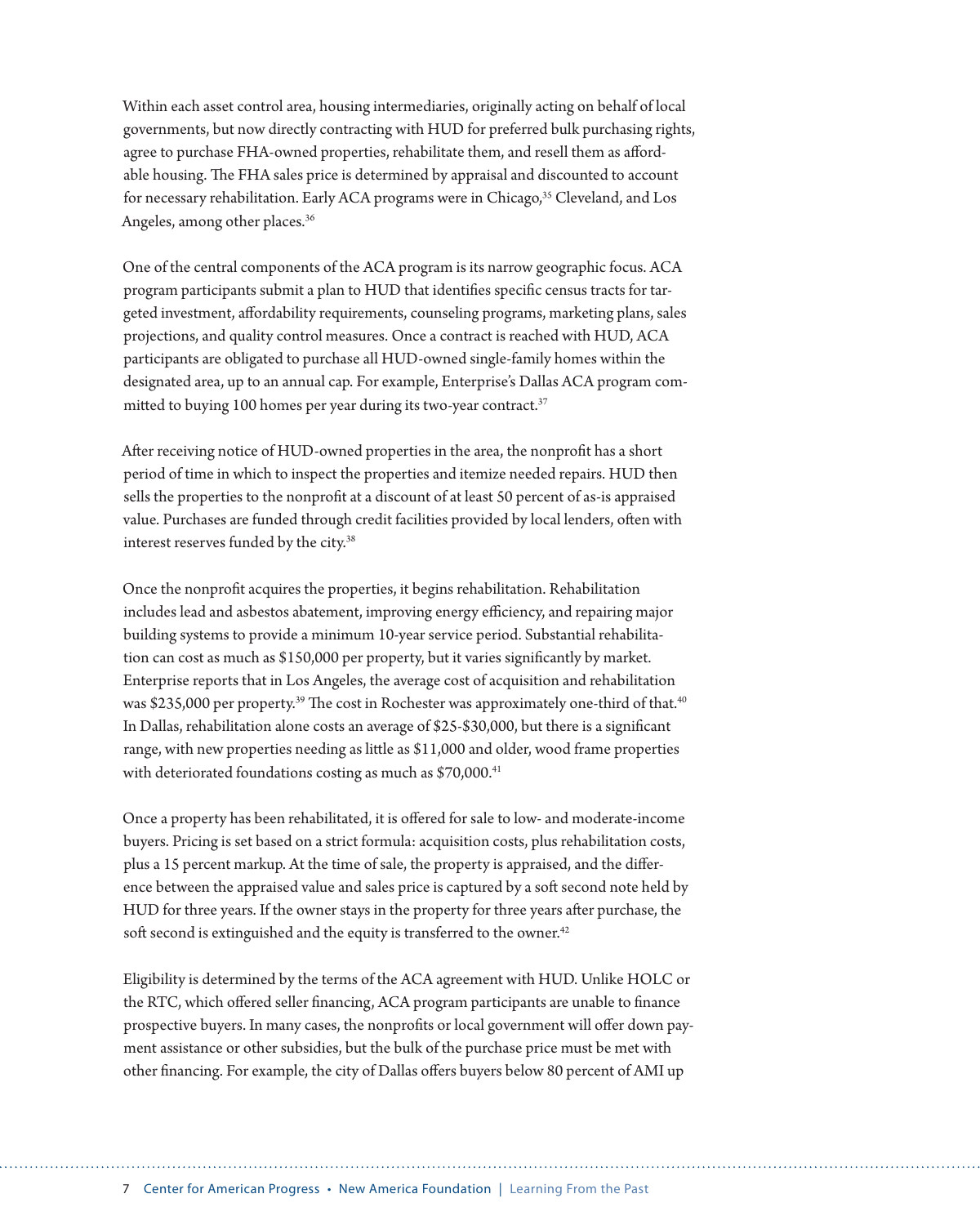to  $$10,000$  in down payment assistance.<sup>43</sup> To protect buyers from predatory lending practices, all financing arrangements must be approved by the nonprofit. Two-thirds of buyers in the Dallas ACA program rely on FHA financing.<sup>44</sup> Buyers must complete pre-purchase counseling to be eligible to buy a home through the program.

Anecdotally, the ACA program has been effective in stabilizing communities that previously had high rates of foreclosures. The program's success is now being challenged, however, by the fact that lenders are tightening credit standards, which makes it difficult for prospective buyers to purchase rehabilitated properties. This increases the risk to non-profits of participating in the program. The program is difficult to make work in highly distressed communities because of HUD's rigid pricing structure as well as program rules that determine profit and loss on a per-property basis rather than at the portfolio level, which would allow a small measure of cross-subsidization. ACA programs rarely include the most distressed neighborhoods because there is no way for participants to cover their costs.<sup>45</sup>

While the ACA's rigid rules make it a less than perfect model for dealing with today's foreclosure crisis, the program has provided those who have used it with valuable experience. ACA participants are starting to apply the knowledge and experience they gained under the ACA program to make bulk purchases of properties from private servicers.

What can we learn from these three experiences? We think there are three big lessons. First, achieving the balance among maximizing returns, stabilizing markets, maintaining or enhancing affordability, minimizing government outlays, and getting the job done quickly is hard—and pressures are constant to accomplish all five goals simultaneously. Second, the entity that undertakes the task must have multiple skills—asset manager, property manager, contract manager, financier, and coalition builder among them. Third, the job will require flexibility and innovation. Both the HOLC and the RTC, maligned as "cowboys" in their day, are in retrospect remembered as flexible and innovative entities. In contrast, the rigidity of the ACA program has limited its utility.

Any new disposition program will face not only the old questions, but new ones that reflect changes in both sensibility and law since even the early 1990s. For example, what will be the impact of modern landlord-tenant law on strategies that envision use of singlefamily properties temporarily for rental housing? Are income-based eligibility requirements appropriate in all cases, and if not, how should they be used? What is the effect of such criteria on the communities in which the homes are located; to what extent have these been mixed-income communities, and is the maintenance or expansion of mixedincome neighborhoods a goal? How do we best harness the capacity and discipline of the for-profit sector alongside the non-profit and governmental sectors? And finally, can we abide the "cowboy" flexibility and innovation that a temporary entity might be able to exercise—and can we find anyone in this day of "gotcha" politics and journalism who would take the job of leading such an entity?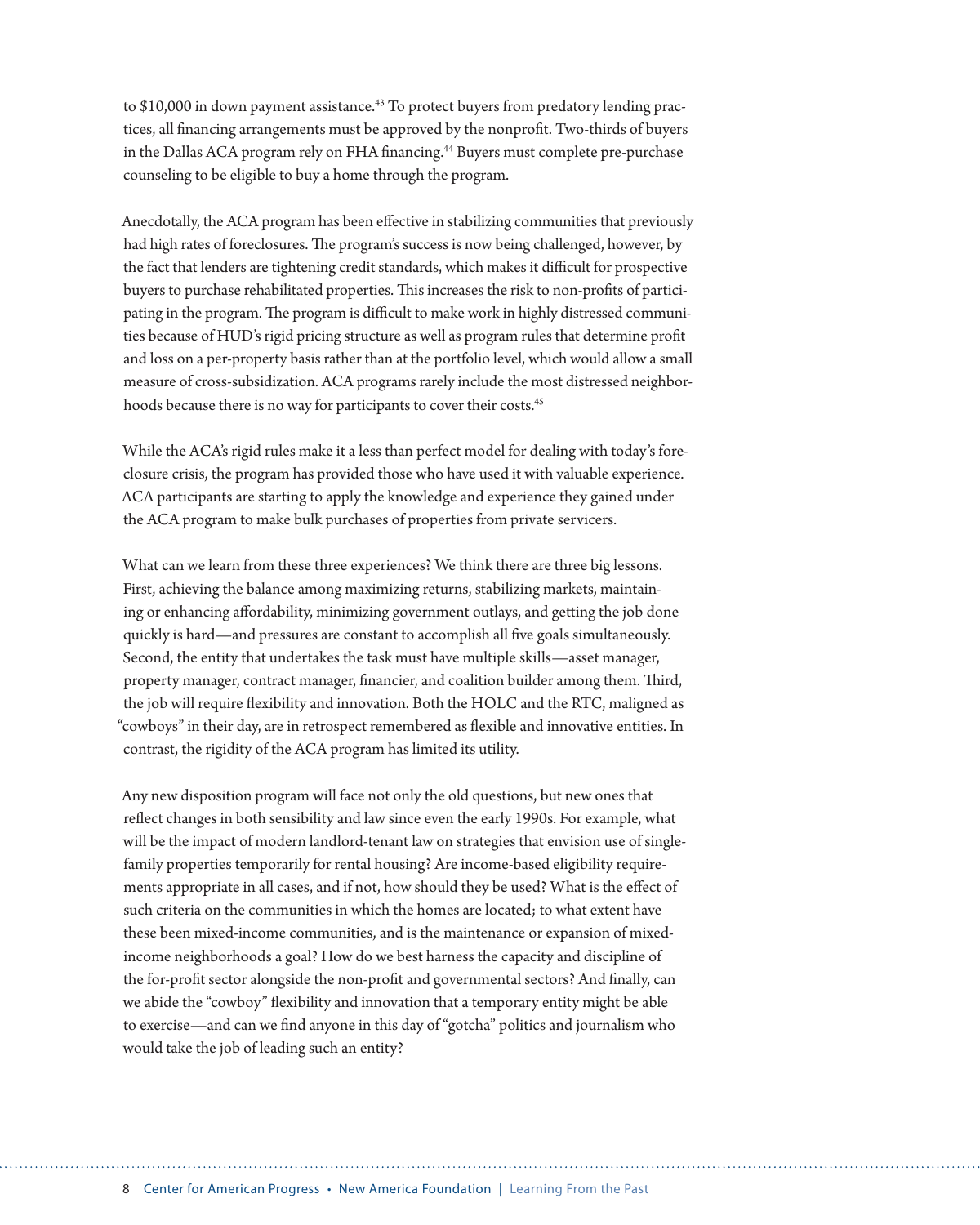To state the obvious, none of this will take place in a political vacuum. We began by acknowledging that the properties being disposed of came into public hands as a result of taxpayer funds used in an earlier transaction. With public funding comes not only public purpose but politics. Congressional pressure to liquidate the HOLC as its outstanding loan balances declined meant selling off mortgages to local banks sooner than a profitmaximizing strategy would have dictated.<sup>46</sup> The RTC was under constant political pressure to get the job done quickly with no money, which definitely influenced the Corporation's strategy and operations. And of course the RTC was subject to three arguably inconsistent mandates: maximizing profit, minimizing local market distortion, and enhancing affordable housing.<sup>47</sup> It's probably too much to ask, but there is something to be said for setting priorities in law, rather than leaving it to the bureaucracy to figure out.

In the end, the question is what are our overall goals. What types of communities do we envision ten years from now in the places with large numbers of foreclosed properties? Can we fundamentally change the boom and bust cycles in these communities that seem to recur in 20-year intervals? How can we use this crisis to improve our stock of quality, affordable rental housing? And—maybe biggest of all—what is the role of homeownership in America?